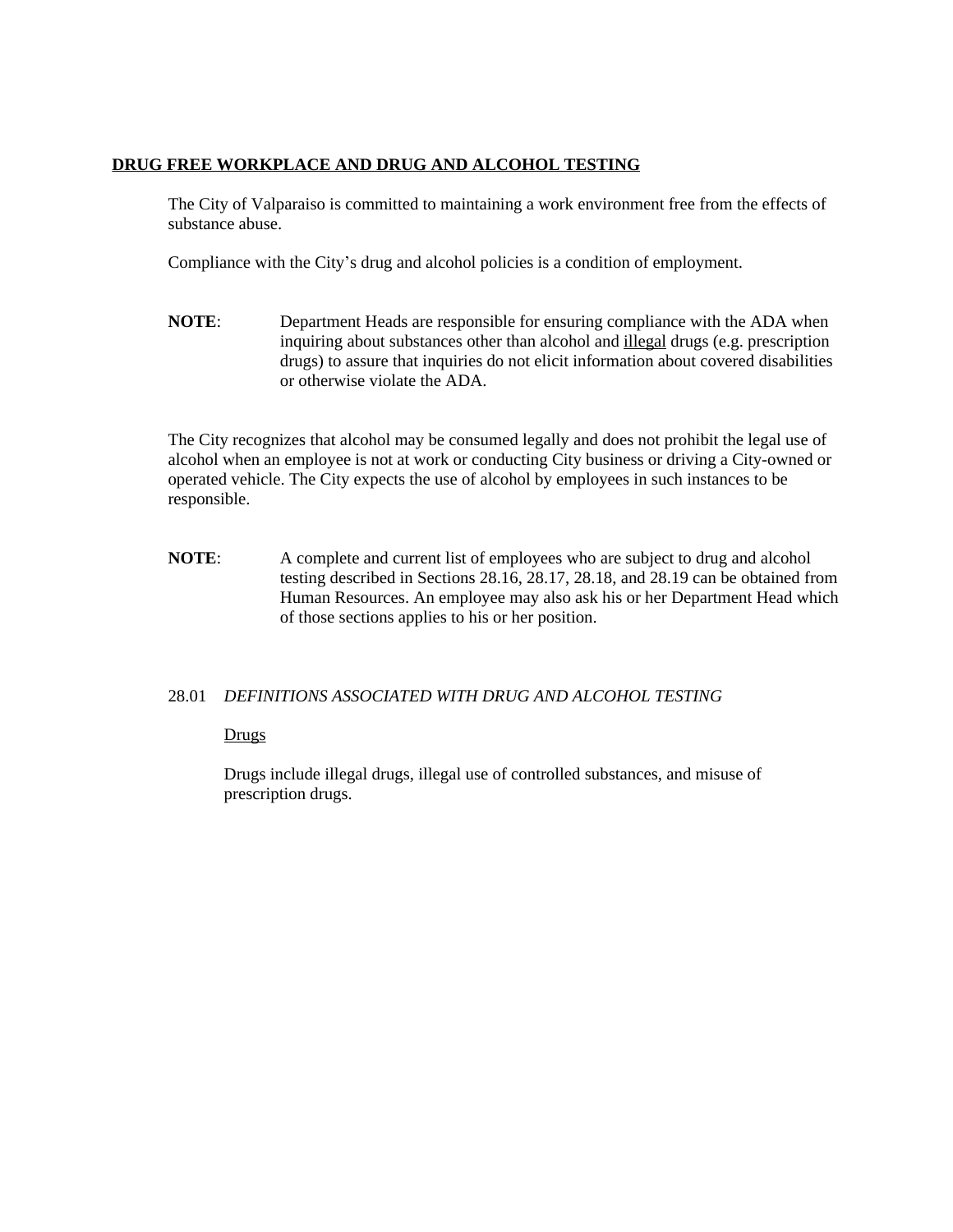**NOTE:** The legitimate use of controlled substances which are prescribed by a licensed physician is not prohibited, but employees are directed to inquire of their physician about any adverse affects a prescribed controlled substance might have on job performance. Employees must notify their supervisor of such adverse affects.

### Alcohol

Alcohol is a colorless flammable liquid that is the intoxicating agent in fermented and distilled liquor. All beverages containing alcohol or any of the various carbon compounds similar to alcohol are covered by this policy.

## Substance Abuse

Substance abuse is defined as the use of illegal drugs, the illegal use of controlled substances, the misuse or abuse of prescription drugs, or the misuse or abuse of alcohol.

## **Workplace**

Workplace is defined as including on-premises or off-premises during working hours or during break periods or meal periods (paid or unpaid) when an employee is on-duty or scheduled to return to duty, on-premises or off-premises when an on-call employee is responding to an after work hours call, at any time and place that an employee is conducting City business, and at any time while operating a City vehicle.

# Medical Review Officer (MRO)

A Medical Review Officer is a licensed physician responsible for receiving laboratory results generated by an employee's drug or alcohol test who has knowledge of substance abuse disorders and has appropriate medical training to interpret and evaluate an individual's positive test together with his or her medical history and any other relevant biomedical information.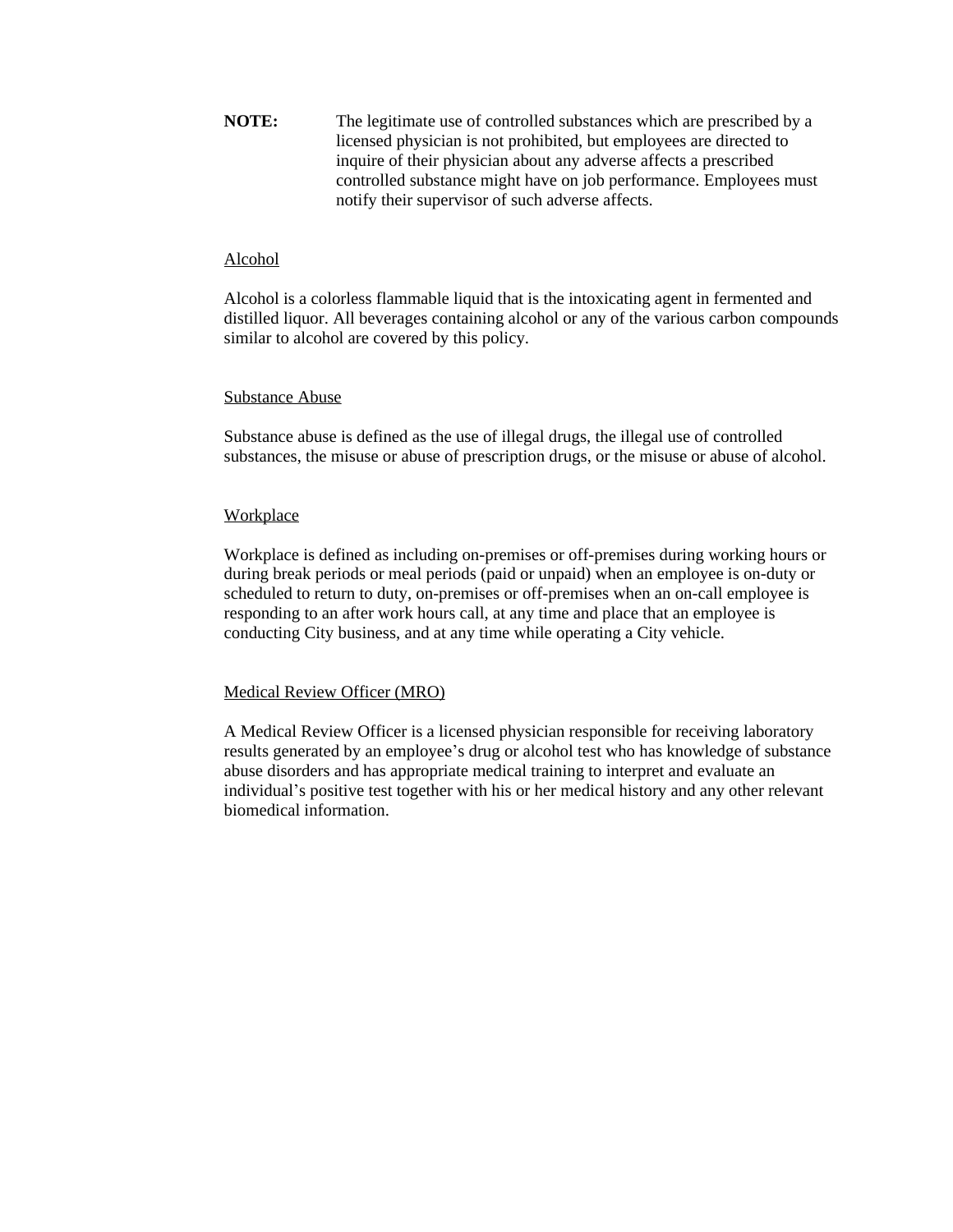# Substance Abuse Professional (SAP)

A Substance Abuse Professional is a licensed physician, licensed or certified psychologist, social worker, employee assistance professional, or addiction counselor certified by the National Association of Alcoholism and Drug Abuse Counselors Certification Commission, with knowledge of and clinical experience in the diagnosis and treatment of substance abuse related disorders.

# Breath Alcohol Technician (BAT)

A Breath Alcohol Technician is an individual who is trained to proficiency in the operation of an evidentiary breath testing (EBT) device, and who has successfully completed a National Highway Traffic Safety Administration (NHTSA)-approved course of instruction.

# Accident

An accident is an occurrence associated with the operation of any City-owned, leased, or operated vehicle, whether or not such vehicle is in service, if:

- 1. An individual dies; or
- 2. Any individual involved in the occurrence suffers a bodily injury and immediately receives medical treatment away from the scene of the occurrence; or
- 3. The occurrence results in disabling damage to any vehicle involved in the occurrence and the vehicle is transported away from the scene by a tow truck or other vehicle; or
- 4. The occurrence results in property damage (does not include vehicular damage) that is estimated to be \$5,000 or more.
- **NOTE:** DOT defines accident as including numbers one through three above. The City also includes number four in its definition of accident.

# 28.02 *SUBSTANCE ABUSE EDUCATION AND TRAINING*

During a new employee's orientation, the employee receives educational materials on the indicators, impact, and consequences of substance abuse on personal health, safety, and work.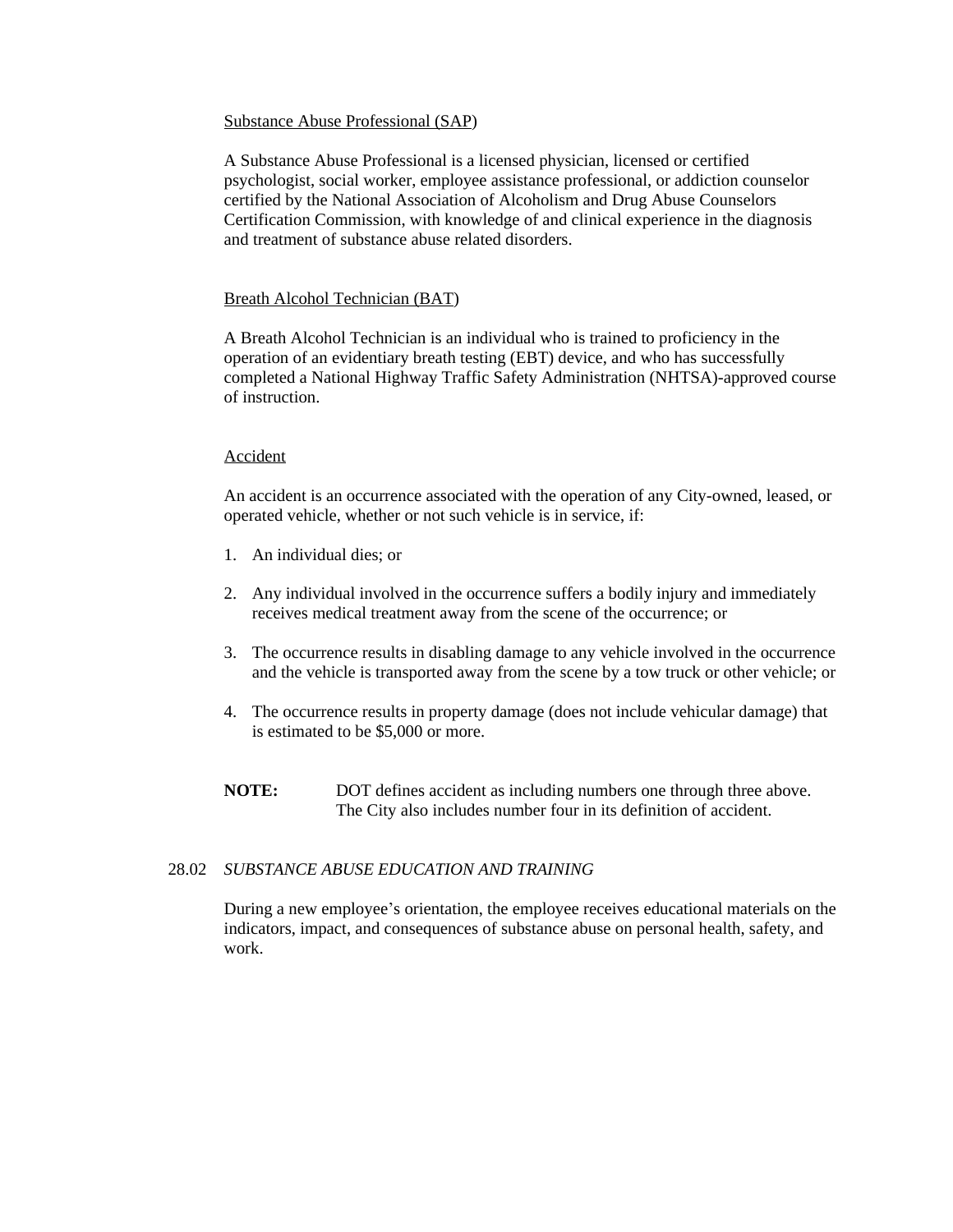Educational materials comply with the Department of Transportation (DOT) requirements.

Supervisors are trained and certified on the physical, behavioral, and performance indicators of drug use and abuse and on the physical, behavioral, and performance indicators of alcohol use and abuse.

Supervisor training complies with DOT requirements.

# 28.03 *MANDATORY REPORTING OF CONVICTION FOR A DRUG STATUTE VIOLATION*

Any employee convicted of a drug statute violation arising out of conduct occurring in the workplace must notify his or her Department Head of such conviction within five calendar days of the conviction.

## 28.04 *PROHIBITED ACTIVITIES RELATED TO DRUGS AND ALCOHOL*

The following are activities prohibited by DOT for employees in safety-sensitive positions. They are also prohibited by the City for all employees, and will result in an employee being discharged on a first offense:

- 1. The manufacture, distribution, dispensation, possession, consumption, or use of drugs, drug paraphernalia, and alcohol in the workplace.
- 2. The unlawful manufacture, dispensation, possession, consumption, or use of drugs outside the workplace.
- 3. The use of alcohol within four hours prior to performing scheduled safetysensitive functions.
- 4. Performing any job function with an alcohol concentration of 0.04 or greater, as determined by an evidentiary breath test..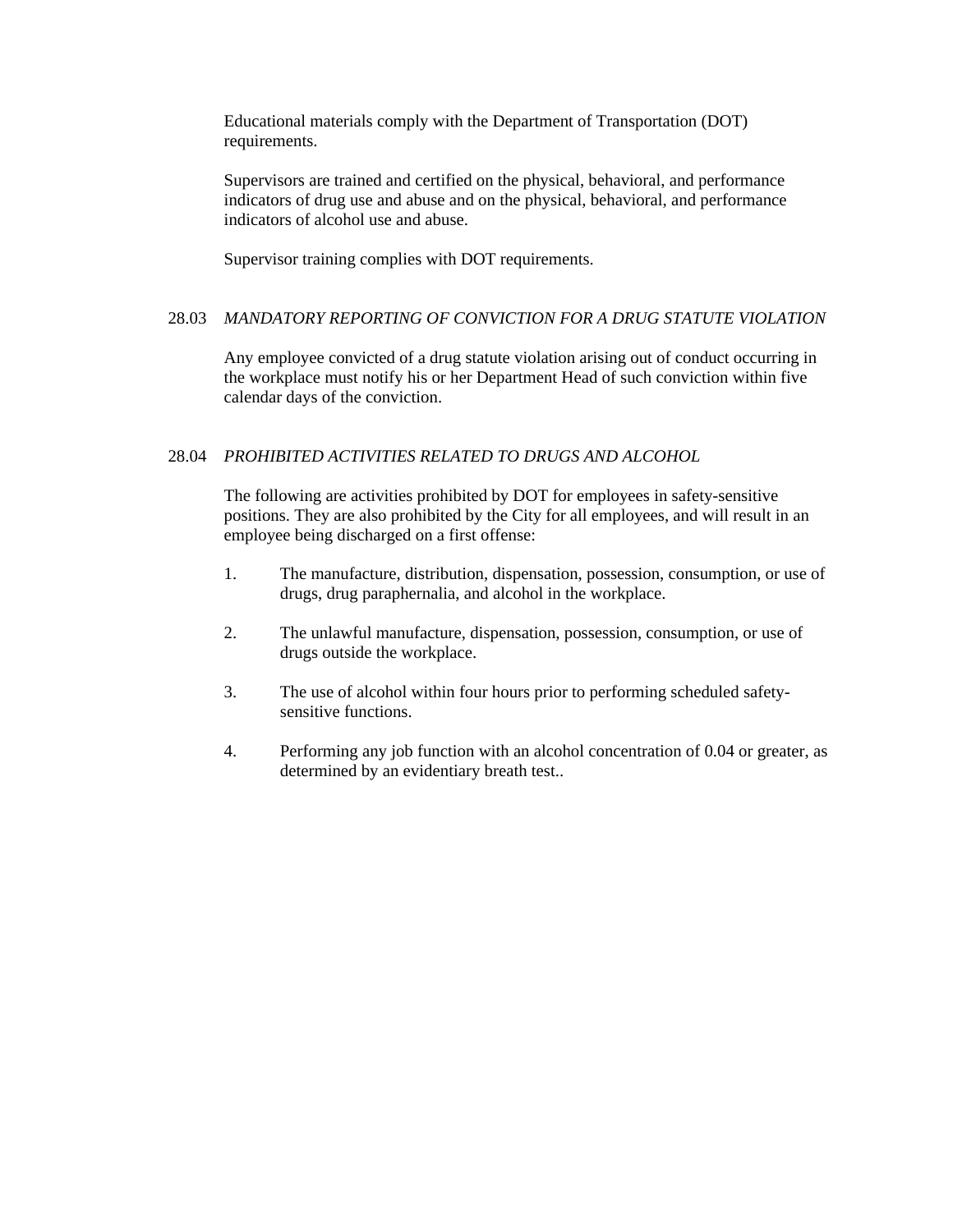- **NOTE:** On-call employees are subject to reasonable suspicion drug and/or alcohol testing if, when responding to a call, a trained supervisor reasonably concludes that objective facts may indicate prohibited drug and/or alcohol use.
- 5. The use of alcohol within eight hours following an accident which requires an employee to be tested for alcohol, unless the employee has already taken a postaccident evidentiary breath test.
- 6. Refusing or failing to submit to an alcohol and/or a drug test.
- 7. Refusing or failing to cooperate with the collection process during drug and/or alcohol testing.
- 8. Providing false information during drug and/or alcohol testing and/or attempting to contaminate a drug test.

# 28.05 *METHODS USED TO TEST FOR ALCOHOL AND DRUGS*

Alcohol testing is accomplished by means of an evidentiary breath test device administered by a BAT in compliance with DOT regulations.

There is one exception to the use of an EBT device to test for alcohol, and that is if an employee is so severely injured in an accident (as defined in Section 28.01) that an EBT device cannot be used. In such a case, with an employee's written consent (obtained at the time of hire), a test for alcohol will be performed using other means.

Drug testing is accomplished by means of a split specimen urine test that is administered in compliance with DOT regulations.

**NOTE:** The City requires re-testing for drugs when a urine specimen is diluted.

There is one exception to the use of a urine drug test, and that is if an employee is so severely injured in an accident (as defined in Section 28.01) that a urine drug test cannot be conducted. In such a case, with an employee's written consent (obtained at the time of hire), a test for drugs will be performed using other means.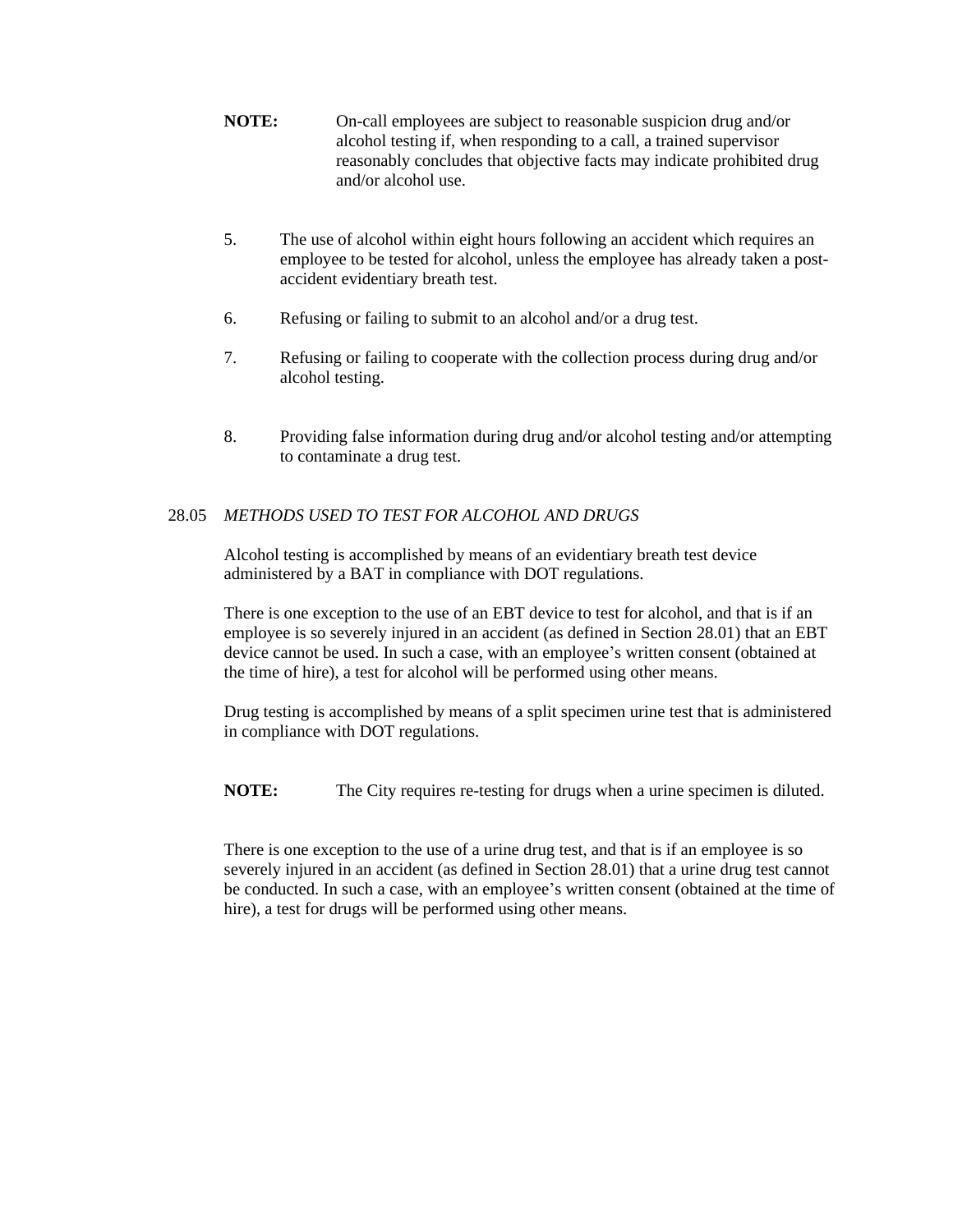- **Marijuana**
- Cocaine
- Opiates
- $\blacksquare$  Phencyclidine (PCP)
- **Amphetamines**
- **Barbiturates**
- **Benzodiazepines**
- Methadone
- Propoxyphene

**NOTE:** DOT requires that employees in safety sensitive positions be tested for the first five drugs listed above. Also, the City may, in its sole discretion, test any employee for any of the nine (9) drugs listed above.

# 28.07 *DRUG AND ALCOHOL TESTING PROCEDURES*

The privacy and dignity of each employee being tested for drugs and/or alcohol are of utmost concern in the collection process.

Depending upon the circumstances leading to drug and/or alcohol testing, an employee may be escorted to the collection site by his or her immediate supervisor or Department Head.

To ensure the integrity of the collection process, at the testing site all employees must:

- 1. Present photo identification.
- 2. Remove coat and/or bulky outer clothing and hat. Briefcases and purses may be taken into the testing site, but must be left outside the actual collection area.
- 3. Empty their pockets to ensure that no items are present which could be used to adulterate the specimen.
- **NOTE:** At the testing site, an employee may be asked if he or she is required to be tested by DOT. Employees in safety-sensitive positions should indicate that they **ARE** required to be tested by DOT. All other employees should indicate that they are **NOT** required to be tested by DOT.

The results of alcohol testing are determined immediately at the testing site.

The results of drug testing are reported to Human Resources following processing of the urine specimen. Only employees with a positive drug test are notified of the test results.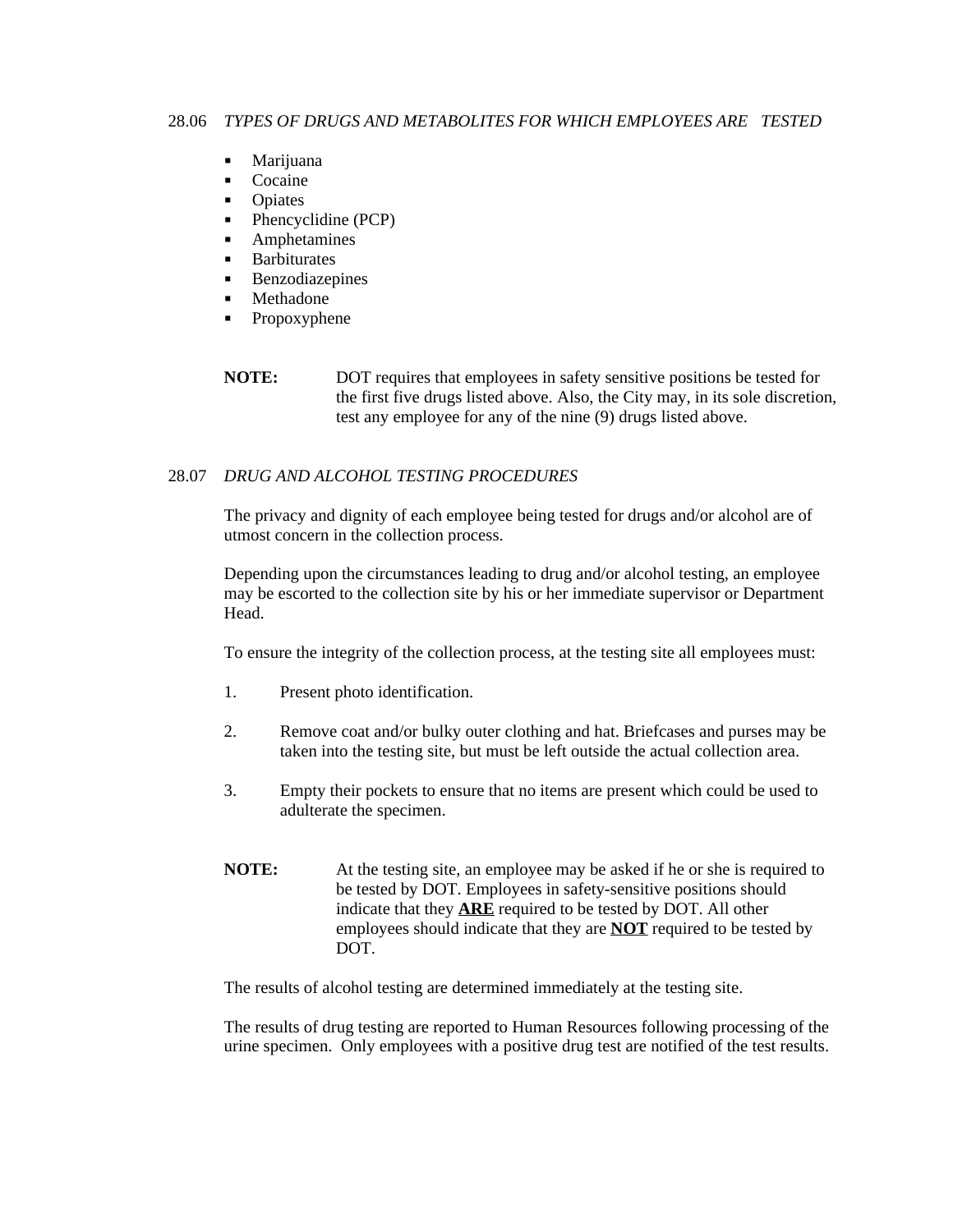#### 28.08 *CONSEQUENCES OF EXCESSIVE ALCOHOL CONCENTRATIONS*

An employee with an alcohol concentration of at least 0.02, but less than 0.04 is removed from duty for eight hours or until the employee's next scheduled work shift, whichever is later.

An employee with an alcohol concentration of 0.04 or greater may not work until the employee is evaluated by a SAP and, if not discharged, passes a return-to-duty alcohol test.

The Human Resources (HR) Director meets with an employee whose alcohol concentration is 0.04 or greater.

The HR Director schedules an evaluation or assists an employee to schedule an evaluation with a SAP, if such an evaluation is required.

If the employee chooses to be evaluated by a SAP with whom the City has a special arrangement, the City will pay for the evaluation. If the employee chooses to be evaluated by a SAP with whom the City does not have a special arrangement, the employee must pay for the evaluation.

An employee with an excessive alcohol concentration may not work until the employee is evaluated by a SAP and, if not discharged, passes a return-to-duty alcohol test.

Depending upon the circumstances, the SAP may recommend that an employee enroll in an approved alcohol treatment or educational program.

**NOTE:** A last chance agreement, including treatment or educational programming for substance abuse will be considered at the City's sole discretion.

Any and all costs and expenses associated with an employee's education or treatment are the sole and exclusive responsibility of the employee, except if the employee has benefits available through his or her insurance plan or if the employee decides to receive treatment or education from providers with which the City has a special arrangement.

Depending upon the recommendation of the SAP, an employee may be able to work while completing his or her treatment or educational program, when and if the employee passes a return-to-duty alcohol test, paid for by the employee.

All reports, including but not limited to the return-to-duty alcohol test, evaluation and recommendation of the SAP, verification of completion of treatment or education, and the results of follow-up testing are submitted directly and solely to Human Resources.

An eligible employee who has accrued PTO available, may use PTO in order to be paid for work time missed resulting from and directly connected to a positive alcohol test. If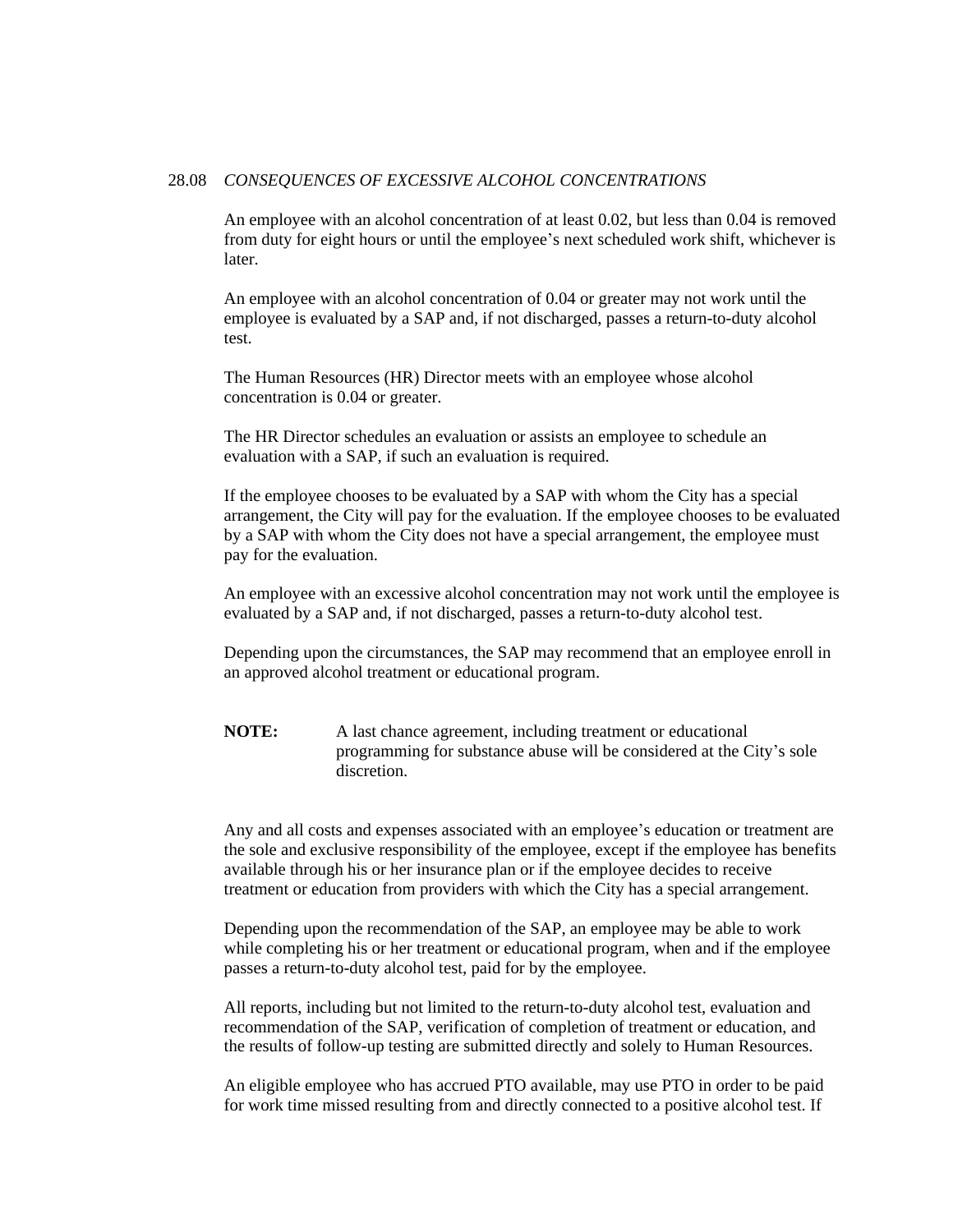an eligible employee does not have any accrued PTO available or if an employee is not eligible to accrue PTO, time missed is unpaid.

An eligible employee may also use SPTO for an extended absence resulting from and directly connected to a positive alcohol test, if the employee has been evaluated by a SAP and the absence is for evaluation and/or treatment of substance abuse.

All work time missed, whether paid or unpaid, resulting from and directly connected to a positive alcohol test is excused.

### 28.09 *PROCESSING DRUG TESTS*

Drug testing is processed by a DOT-approved laboratory with proven accuracy and reliability.

#### 28.10 *EVALUATION OF DRUG TEST RESULTS*

The MRO receives all drug test results from the DOT-approved laboratory and does the following:

- Conducts an administrative review of the control and chain of custody to ensure its accuracy;
- Reviews and interprets positive test results;
- Notifies and discusses positive test results with employees;
- Explains to employees with verified positive test results that they may request a test of the split specimen;
- **Provides to employees with verified positive test results the names of other certified** laboratories where the split specimen may be sent; and,
- Reports each verified positive test result to Human Resources.

### 28.11 *CONFIRMATION DRUG TESTING*

An employee with a verified positive drug test may request a further confirmation test from a second separate certified laboratory.

The MRO supplies the employee with names of other certified laboratories where the split specimen may be sent.

The cost of this test is solely the responsibility of the employee.

An employee who is waiting for the results of a confirmation drug test may not work.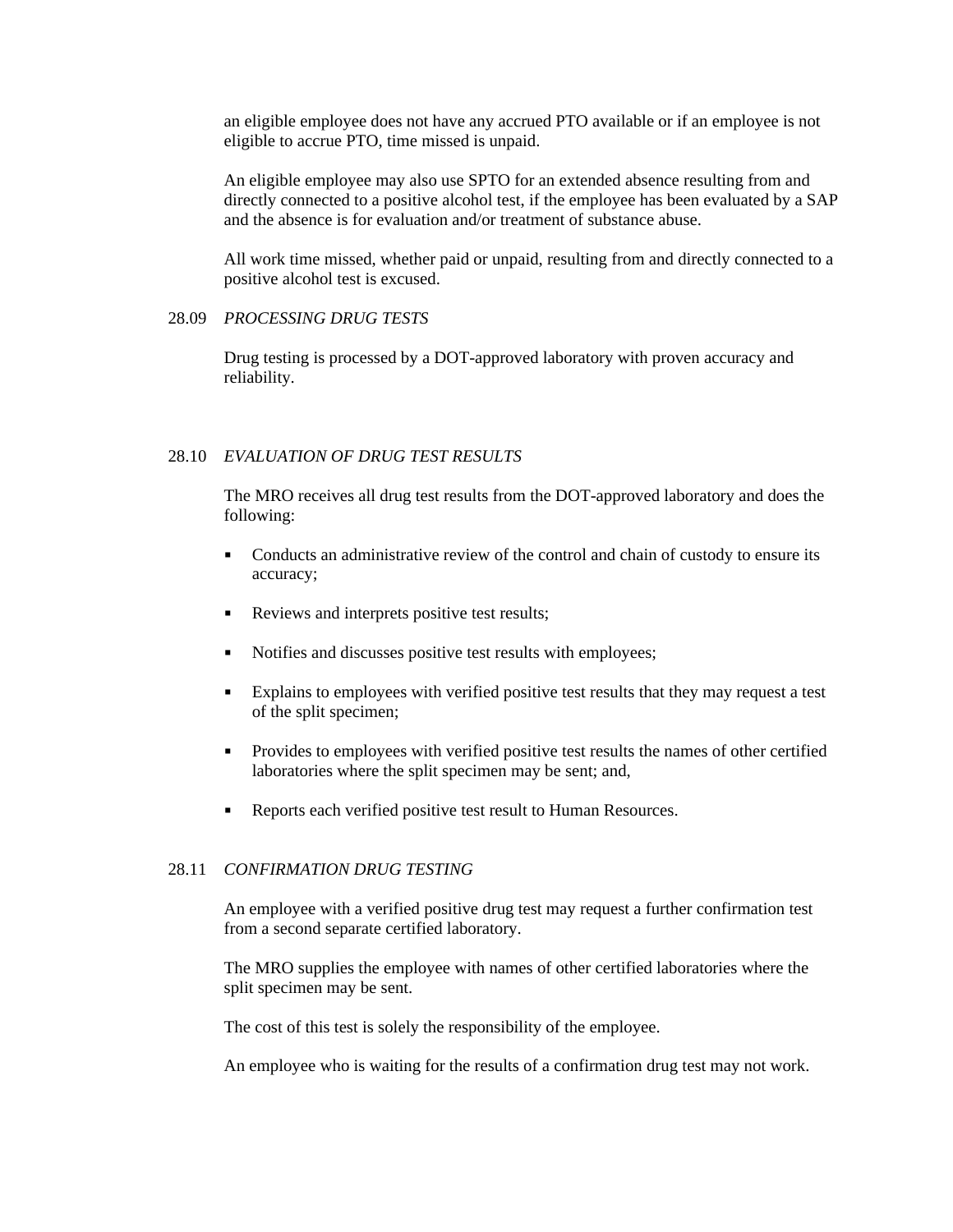An eligible employee who is waiting for the results of a confirmation drug test may use available accrued PTO to be paid for work time missed, but that employee may not use SPTO. SPTO may only be used by an employee with a verified positive drug test who has been evaluated by a SAP and misses work time for evaluation and/or treatment of substance abuse.

If an employee does not have any accrued PTO available or is not eligible to accrue PTO, time missed while waiting for the result of a confirmation drug test is unpaid.

If the confirmation test is negative, the City will reimburse the employee for the cost of the test.

Additionally, if the confirmation test is negative, any PTO used by an employee in order to be paid for work time missed while waiting for the result of a confirmation test, will be restored to the employee's PTO bank.

Furthermore, if the confirmation test is negative, an employee will be reimbursed for any unpaid work time missed while waiting for the result of a confirmation test.

# 28.12 *ACTIONS THE CITY TAKES WHILE WAITING FOR THE RESULTS OF REASONABLE SUSPICION OR POST-ACCIDENT DRUG TESTING*

The City does not allow an employee to work in any capacity while waiting for the results of a reasonable suspicion or post-accident drug test.

In such an event, an employee who has accrued PTO available, may use PTO in order to be paid for work time missed, but that employee may not use SPTO. SPTO may only be used by an employee with a verified positive drug test who has been evaluated by a SAP and misses work time for evaluation and/or treatment of substance abuse.

If an employee does not have any accrued PTO available or is not eligible to accrue PTO, time missed is unpaid.

If a reasonable suspicion or post-accident drug test is negative, any PTO used by an employee in order to be paid for work time missed while waiting for the results of the drug test, will be restored to the employee's PTO bank.

Furthermore, if a reasonable suspicion or post-accident drug test is negative, an employee will be reimbursed for any unpaid work time missed while waiting for the results of the drug test.

## 28.13 *CONSEQUENCES OF A VERIFIED POSITIVE DRUG TEST*

The Human Resources (HR) Director meets with an employee for whom the MRO reports a verified positive drug test.

The HR Director schedules or assists an employee in scheduling an evaluation by a SAP.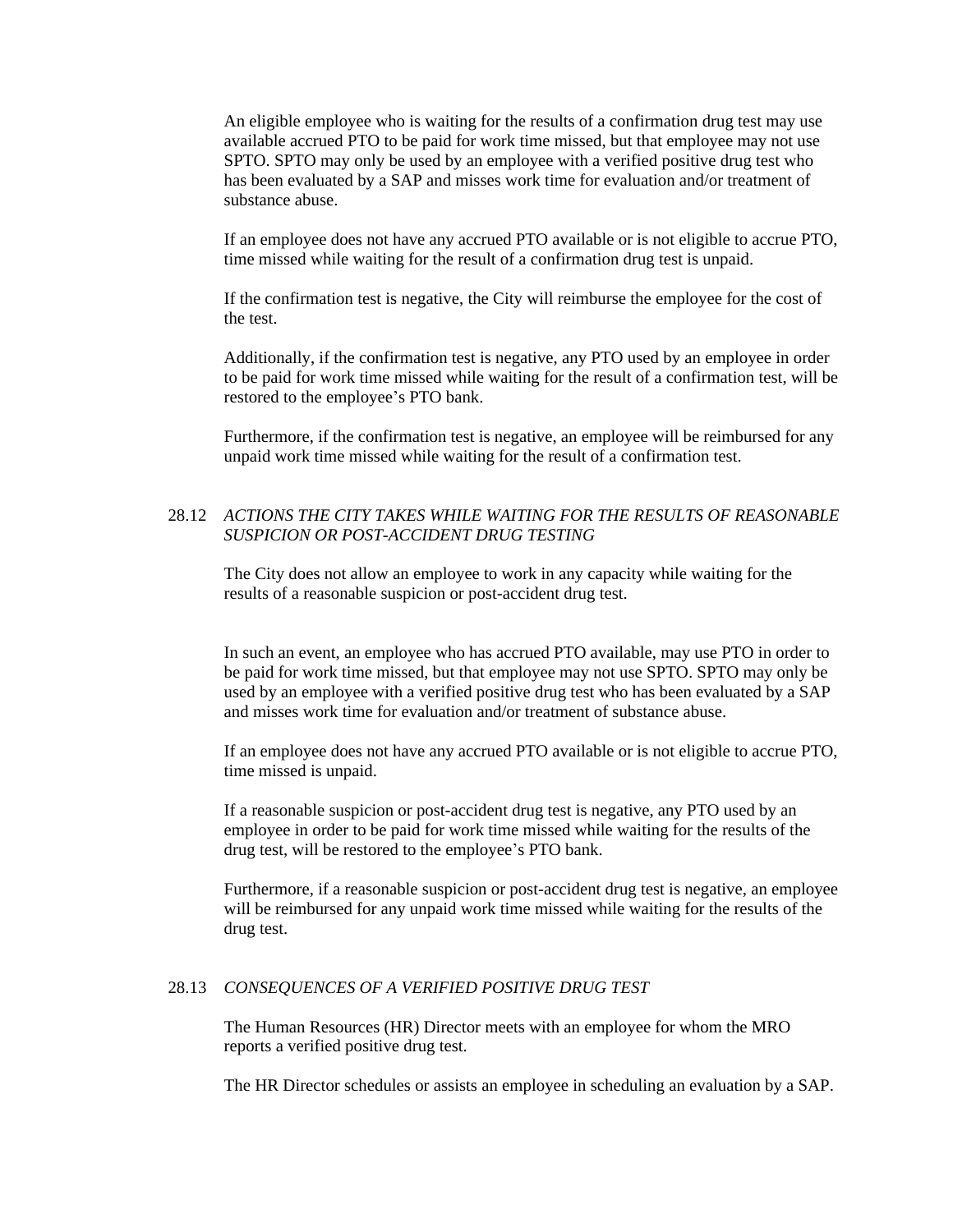If the employee chooses to be evaluated by a SAP with whom the City has a special arrangement, the City will pay for the evaluation. If the employee chooses to be evaluated by a SAP with whom the City does not have a special arrangement, the employee must pay for the evaluation.

An employee with a verified positive drug test may not work until the employee is evaluated by a SAP and, if not discharged, passes a return-to-duty drug test.

**NOTE:** An employee who chooses to have a further confirmation test from a second separate certified laboratory, may choose to wait to be evaluated by a SAP until the results of the confirmation test are known.

Depending upon the circumstances, the SAP may recommend that an employee enroll in an approved drug treatment or educational program.

**NOTE:** A last chance agreement, including treatment or educational programming for substance abuse will be considered at the City's sole discretion.

Any and all costs and expenses associated with an employee's education or treatment are the sole and exclusive responsibility of the employee, except if the employee has benefits available through his or her insurance plan or if the employee decides to receive treatment or education from providers with which the City has a special arrangement.

Depending upon the recommendation of the SAP, an employee may be able to work while completing his or her treatment or educational program, when and if the employee passes a return-to-duty drug test, paid for by the employee.

All reports, including but not limited to the return-to-duty drug test, evaluation and recommendation of the SAP, verification of completion of treatment or education, and the results of follow-up testing are submitted directly and solely to Human Resources.

An eligible employee who has accrued PTO available, may use PTO in order to be paid for work time missed resulting from and directly connected to a verified positive drug test. If an employee does not have any accrued PTO available or is not eligible to accrue PTO, time missed is unpaid.

An eligible employee may also use SPTO for an extended absence resulting from and directly connected to a verified positive drug test, if the employee has been evaluated by a SAP and the absence is for evaluation and/or treatment of substance abuse.

All work time missed, whether paid or unpaid, resulting from and directly connected to a verified positive drug test is excused.

#### 28.14 *ACTIONS THAT WILL RESULT IN DISCHARGE*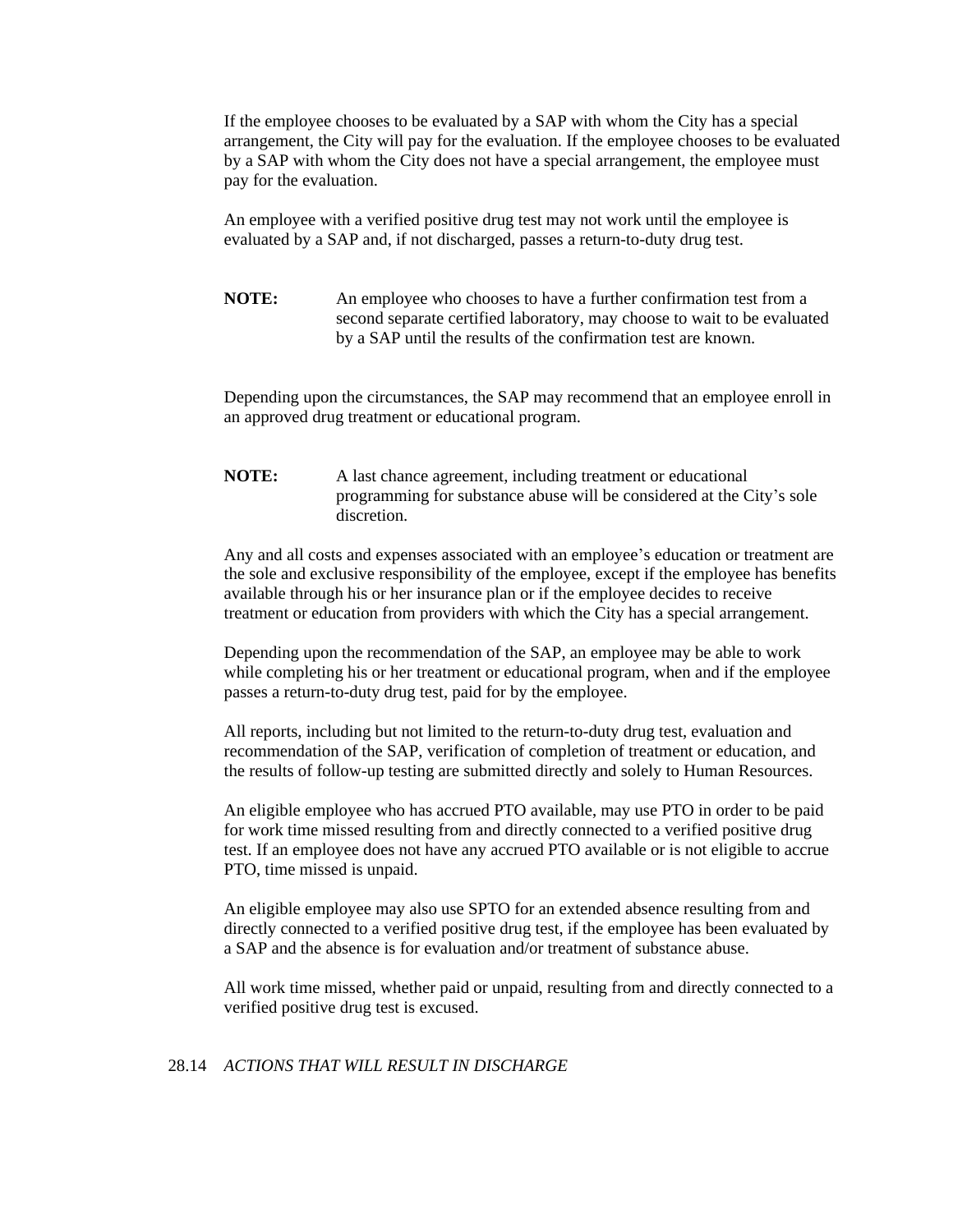An employee who tests positive for alcohol or drugs and who is given a "last chance," will be discharged for any of the following actions that occur subsequent to the "last chance" agreement:

- 1. Failure to cooperate fully with the Human Resources Director, the SAP, and/or the employee's Department Head;
- 2. Failure to successfully complete recommended treatment or educational programming;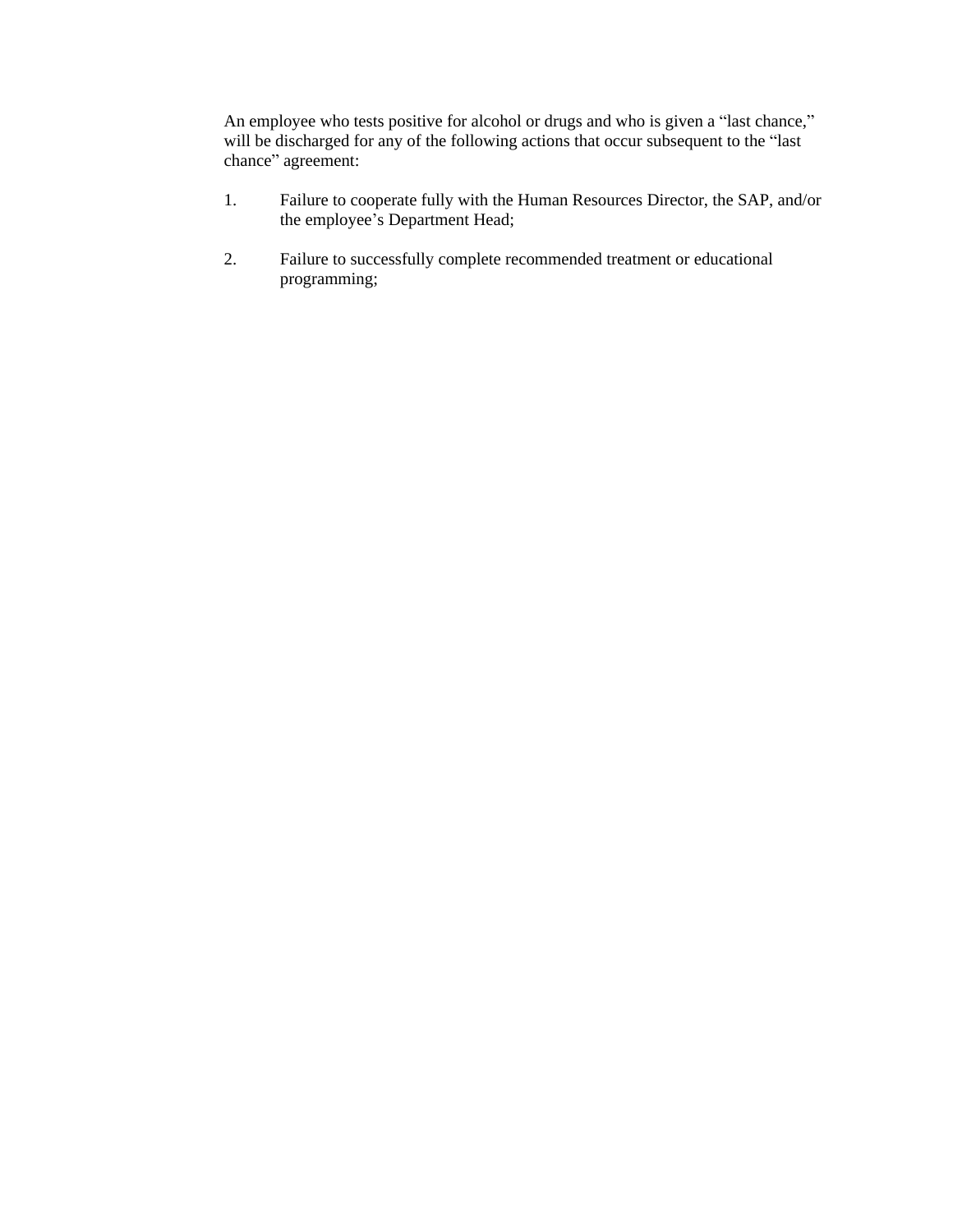- 3. Refusal or failure to take or failure to pass a return-to-duty drug or alcohol test;
- 4. Refusal or failure to take or failure to pass a follow-up drug or alcohol test; or
- 5. Any subsequent violation of the drug and alcohol policies.

## 28.15 *AN EMPLOYEE'S SELF REFERRAL FOR TREATMENT OF SUBSTANCE ABUSE*

An employee may refer himself or herself for drug and/or alcohol testing and treatment.

While self referrals are encouraged when an employee believes that he or she has a substance abuse problem, the employee is not relieved of the responsibility for adequate job performance or exempt from disciplinary action arising from violations of drug and alcohol policies.

A regular full-time employee may use available PTO and, if it conforms with policies, SPTO, for work time missed to participate in substance abuse assessments and treatment.

Self-referral after notification of a required drug or alcohol test does not eliminate the requirement to take the test.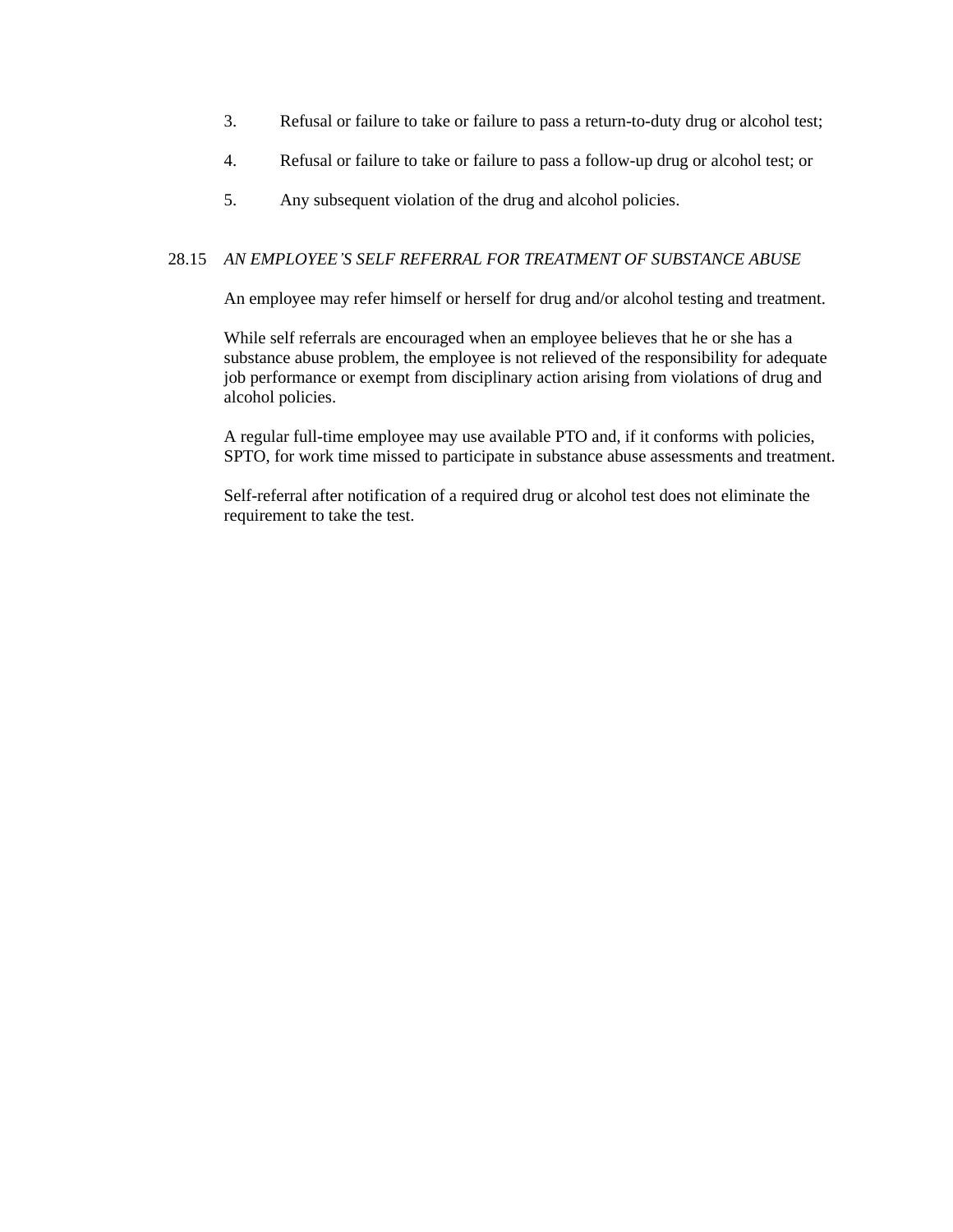# 28.16 *DRUG AND ALCOHOL TESTING OF EMPLOYEES IN REGULAR AND TEMPORARY, FULL-TIME AND PART-TIME SAFETY-SENSITIVE POSITIONS*

## Definition Of Safety-Sensitive Position

A **safety-sensitive position** is a position held by an employee who operates a nonrevenue service City vehicle that requires the employee to hold a Commercial Drivers License (CDL) in order to legally drive the vehicle and as a condition of employment; or a supervisor of an employee in a safety-sensitive position who also operates a nonrevenue service City vehicle that requires the supervisor to hold a CDL in order to legally drive the vehicle.

Human Resources maintains a current list of employees in safety-sensitive positions.

# Employees And Circumstances For Which Drug And/Or Alcohol Tests Are Conducted

1. Post-Offer Pre-Employment Drug Test

All potential new hires for safety-sensitive positions, including full-time and part-time regular and temporary employees, are given a drug test.

Individuals, including full-time and part-time regular and temporary employees, moving into safety-sensitive positions from other positions within the City are given a drug test, only if the position from which the employee is moving did not require post-offer pre-employment drug testing.

**NOTE:** Post-offer pre-employment drug testing is done for illegal drugs only.

A new hire who refuses to take or fails to pass a post-offer pre-employment drug test will have the job offer rescinded.

An employee moving into a safety-sensitive position from another position with the City who is required to take a drug test, but who refuses or fails to take the drug test will be discharged.

An employee moving into a safety-sensitive position from another position with the City who is required to take a drug test, but who fails to pass the drug test is disqualified from moving into the safety-sensitive position. Furthermore, that employee must be evaluated by a SAP. Also read Section 28.13.

Post-offer pre-employment alcohol testing is not done.

The City pays for post-offer pre-employment drug testing.

2. Random Testing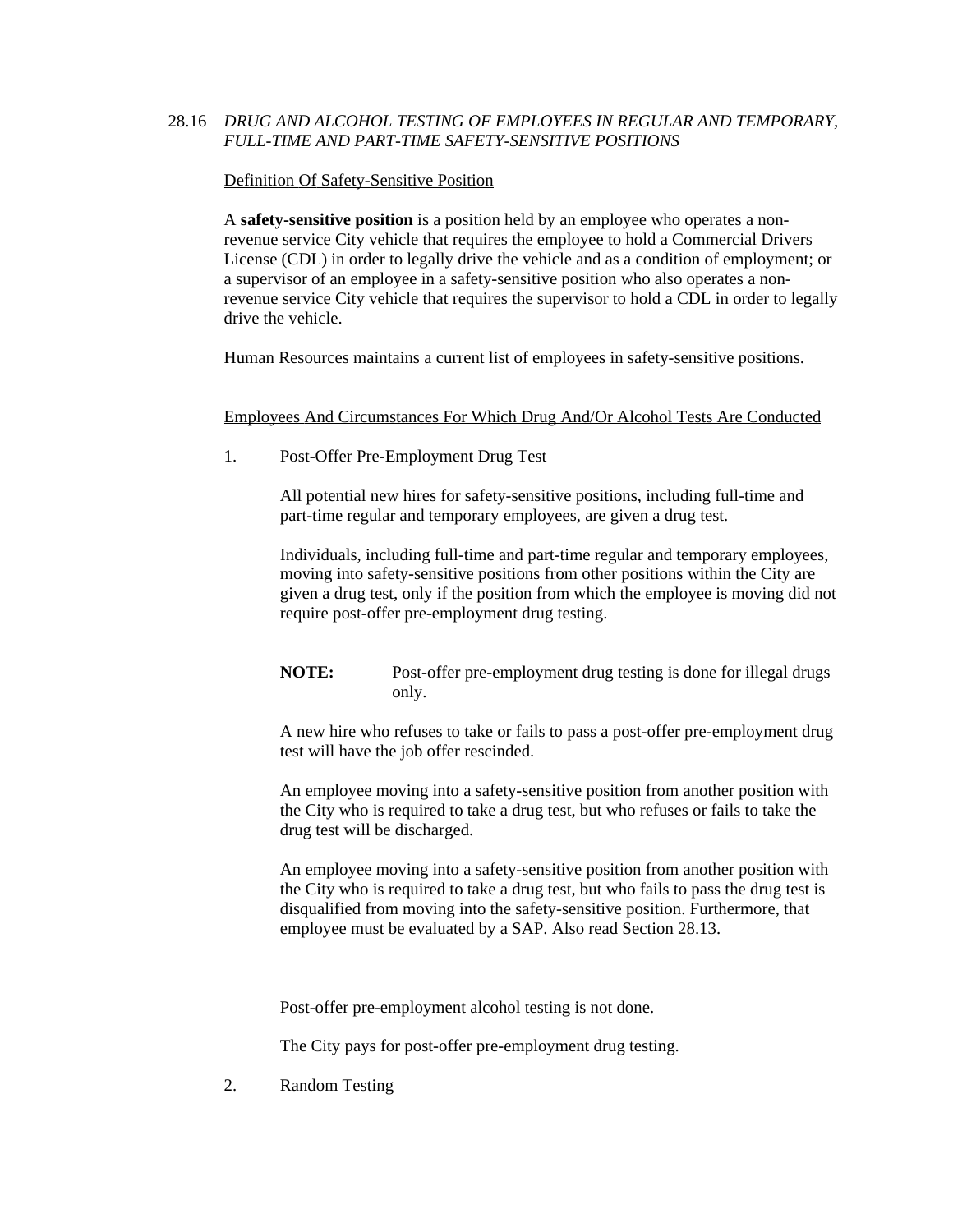All employees in safety-sensitive positions, including full-time and part-time regular and temporary employees, are subject to random drug and alcohol testing.

A scientifically valid random number selection method is used to select employees in safety-sensitive positions for drug and alcohol testing.

At least 25% of the total number of employees in safety-sensitive positions in all City departments and the Valparaiso Water Department are subject to alcohol testing each calendar year.

At least 50% of the total number of employees in safety-sensitive positions in all City departments and the Valparaiso Water Department are subject to drug testing each calendar year.

The City pays for all random testing of its employees.

#### 3. Reasonable Suspicion Testing

All employees in safety-sensitive positions, including full-time and part-time regular and temporary employees, are subject to reasonable suspicion drug and alcohol testing.

If a trained supervisor reasonably concludes that objective facts may indicate prohibited drug use and/or alcohol misuse or abuse, the trained supervisor will follow the procedures to refer an employee for drug and/or alcohol testing.

Two trained supervisors must complete all steps delineated in the *Reasonable Suspicion Drug and Alcohol Testing Procedures Form* prior to referring an employee for any tests.

The City pays for drug and alcohol testing performed as a result of reasonable suspicion. Also read Section 28.12.

4. Post-Accident Testing

All employees in safety-sensitive positions, including full-time and part-time regular and temporary employees, are subject to post-accident drug and alcohol testing.

Post-accident drug and alcohol testing is mandatory following an accident, as defined in Section 28.01.

Post-accident alcohol testing must be performed within eight hours following an accident.

Post-accident drug testing must be performed within 32 hours following an accident.

The City pays for post-accident drug and alcohol testing. Also read Section 28.12.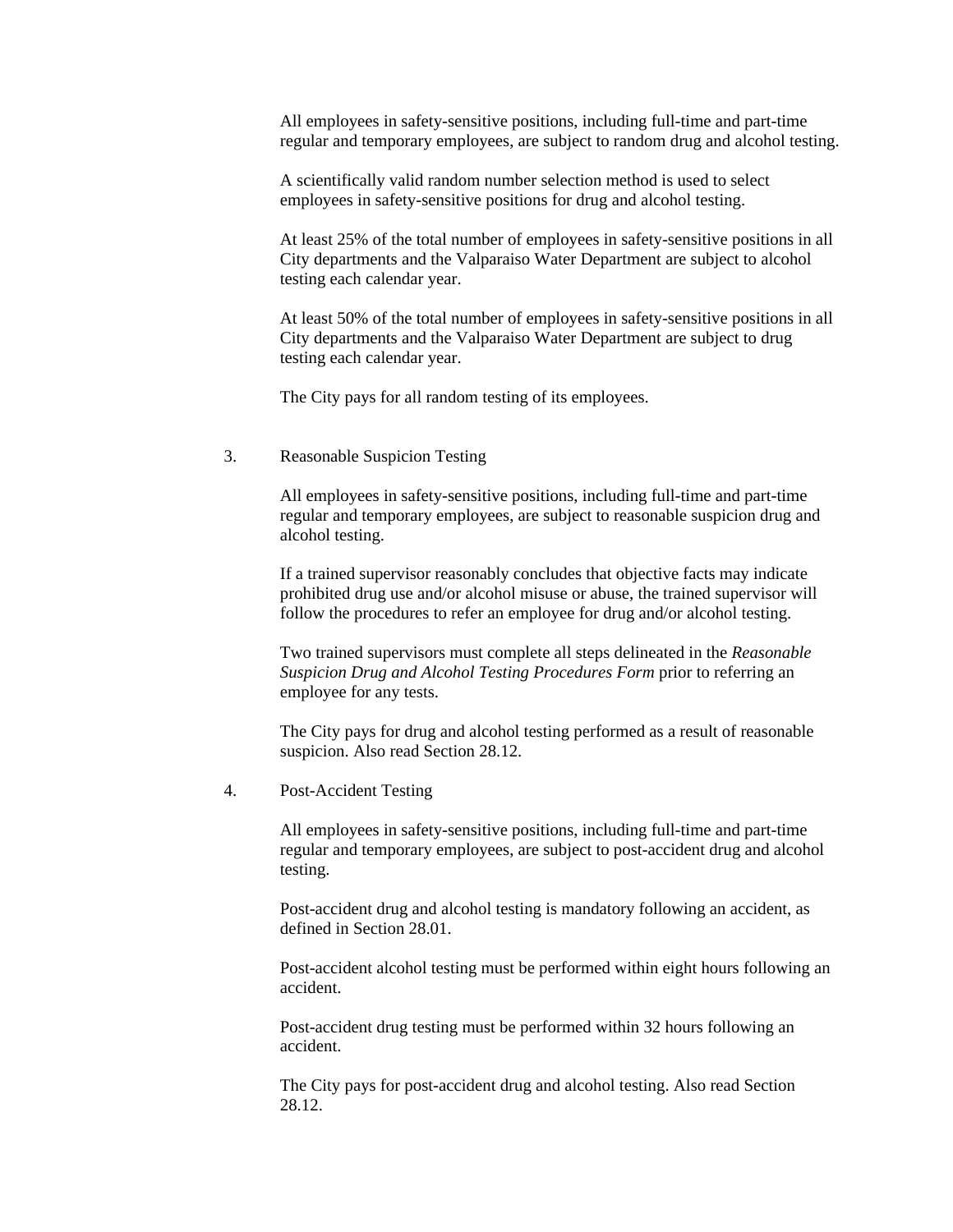5. Return-To-Duty Testing

Before an employee is allowed to return to duty in a safety-sensitive position following a positive drug or alcohol test result, that employee must first be evaluated by a SAP and, if not discharged, pass a return-to-duty test for drugs, if the drug test was positive and/or for alcohol, if the alcohol test was positive.

Employees pay for return-to-duty drug and alcohol testing.

6. Follow-Up Testing

Once an employee in a safety-sensitive position who tested positive for drugs and/or alcohol is allowed to return to duty, the employee is subject to unannounced follow-up testing for at least 12 months, but not more than 60 months.

A minimum of six drug tests, if that is the test for which the employee tested positive, or alcohol tests, if that is the test for which the employee tested positive, will be performed during the first 12 months after the employee returns to duty.

Employees must pay for all follow-up drug and alcohol testing.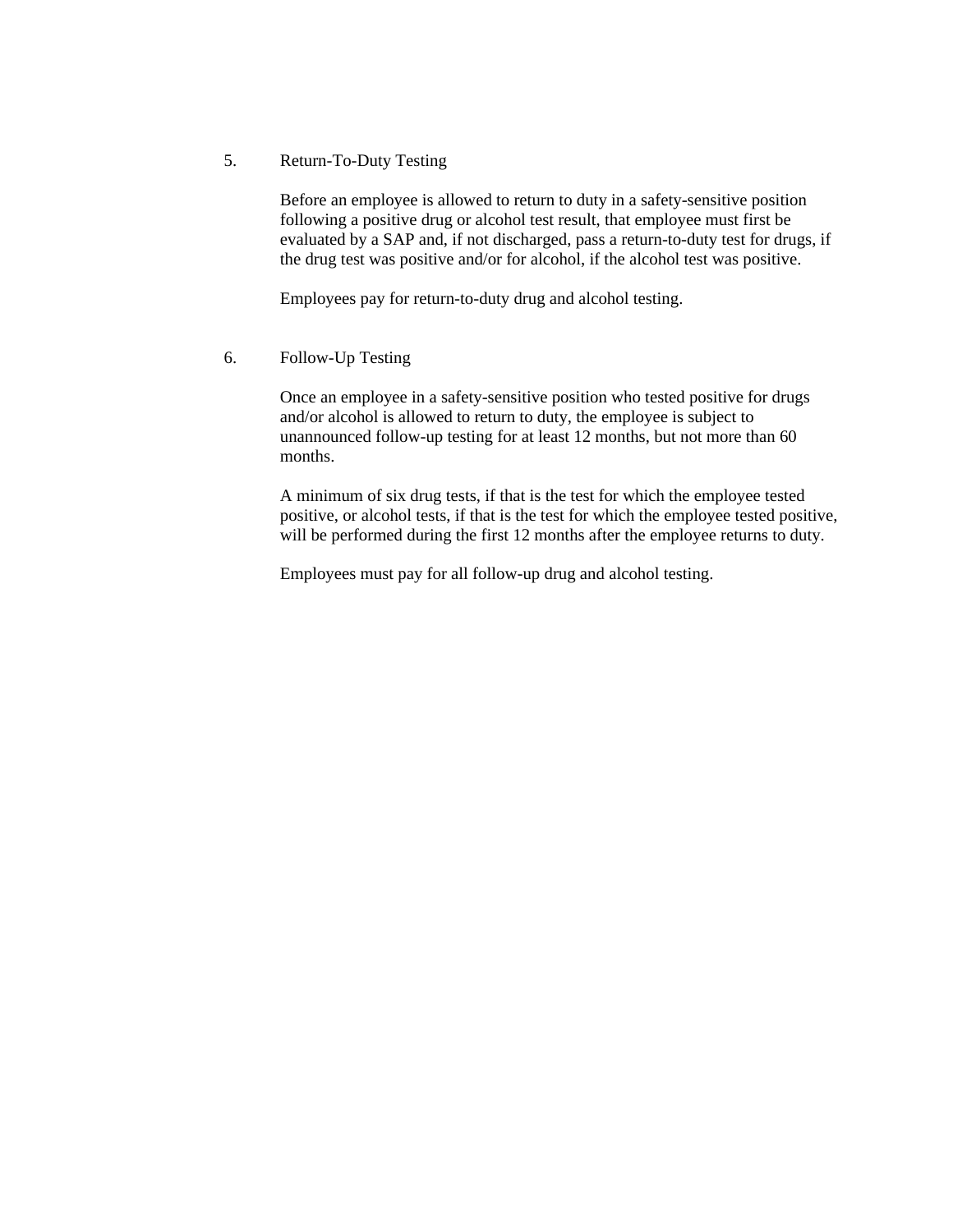28.17 *DRUG AND ALCOHOL TESTING OF EMPLOYEES IN THE FOLLOWING REGULAR AND TEMPORARY, FULL-TIME AND PART-TIME CIVILIAN POSITIONS NOT INCLUDED UNDER SECTION 28.16: DEPARTMENT HEADS; EMPLOYEES WITH TAKE-HOME VEHICLES; EMPLOYEES REQUIRED TO USE A CITY VEHICLE TO PERFORM AN ESSENTIAL JOB FUNCTION; EMPLOYEES IN POSITIONS WHICH HAVE A SIGNIFICANT IMPACT UPON PUBLIC HEALTH/SAFETY*

Human Resources maintains a current list of employees in positions to which Section 28.17 applies.

**NOTE:** The Police Chief and Auxiliary Police Officers are included in a selection pool with all other Police Officers. The Fire Chief is included in a selection pool with all other Firefighters.

#### Employees And Circumstances For Which Drug And/Or Alcohol Tests Are Conducted

1. Post-Offer Pre-Employment Drug Test

All potential new hires or individuals moving into positions to whom Section 28.17 applies, including full-time and part-time regular and temporary employees, who were not subject to a post-offer pre-employment drug test, for whatever reason, for their current position, are given a drug test.

**NOTE:** Post-offer pre-employment drug testing is done for illegal drugs only.

A new hire who refuses to take or fails to pass a post-offer pre-employment drug test will have the job offer rescinded.

An employee moving into a position to whom Section 28.17 applies from another position with the City (when a post-offer pre-employment drug test is required) who refuses or fails to take the drug test will be discharged.

An employee moving into a position to whom Section 28.17 applies from another position with the City (when a post-offer pre-employment drug test is required) who fails to pass a drug test is disqualified from moving into the new position. Furthermore, that employee must be evaluated by a SAP. Also read Section 28.13.

Post-offer pre-employment alcohol testing is not done.

The City pays for post-offer pre-employment drug testing.

2. Random Testing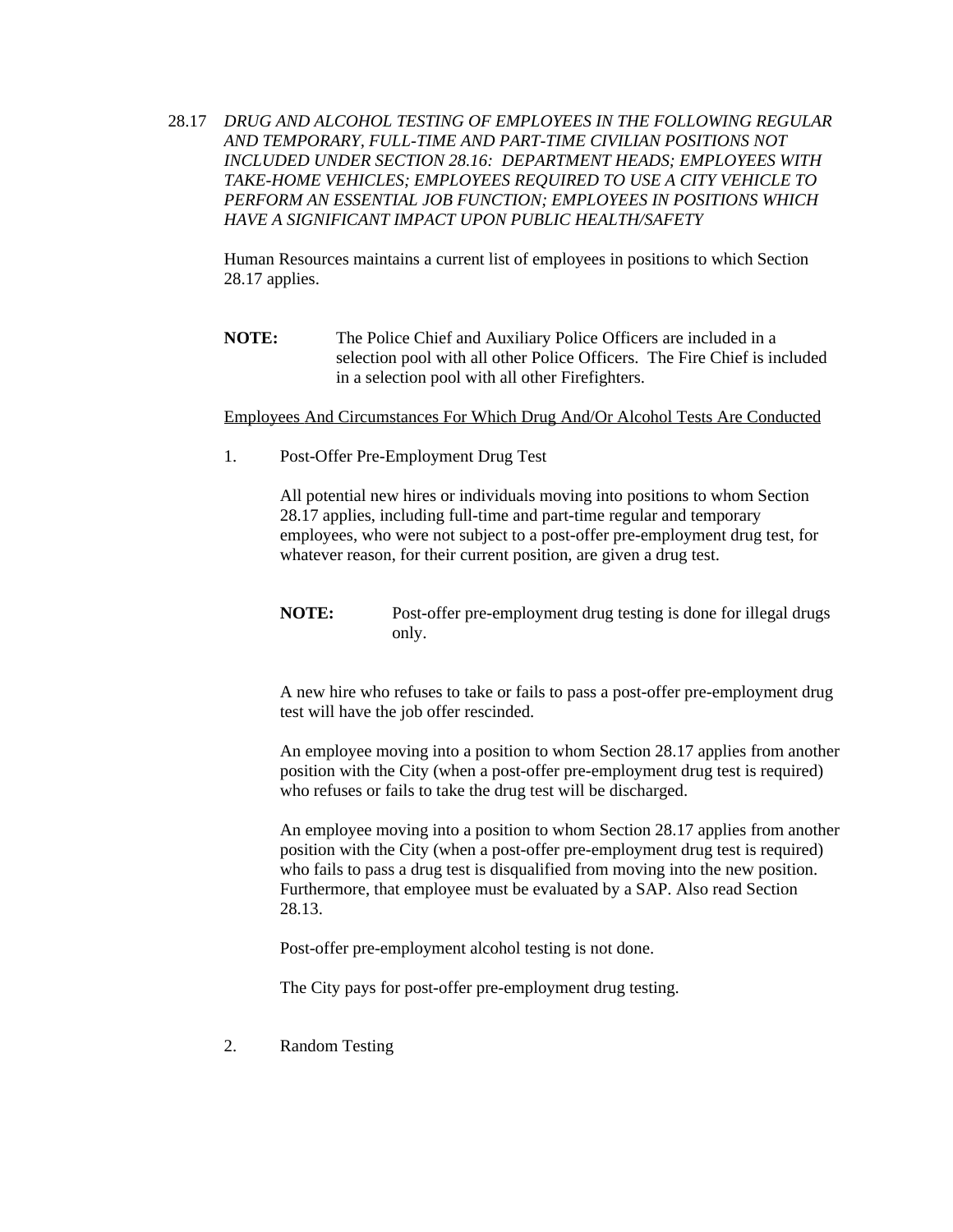All employees in positions to whom Section 28.17 applies, including full-time and part-time regular and temporary employees, are subject to random drug and alcohol testing.

A scientifically valid random number selection method is used to select employees for drug and alcohol testing.

At least 25% of the total number of employees from a pool comprised of City employees and employees in equivalent positions who work for the Valparaiso Water Department are subject to alcohol testing each calendar year.

At least 50% of the total number of employees from a pool comprised of City employees and employees in equivalent positions who work for the Valparaiso Water Department are subject to drug testing each calendar year.

The City pays for all random testing of its employees.

# 3. Reasonable Suspicion Testing

All employees in positions to whom Section 28.17 applies, including full-time and part-time regular and temporary employees, are subject to reasonable suspicion drug and alcohol testing.

If a trained supervisor reasonably concludes that objective facts may indicate prohibited drug use and/or alcohol misuse or abuse, the trained supervisor will follow the procedures to refer an employee for drug and/or alcohol testing.

Two trained supervisors must complete all steps delineated in the *Reasonable Suspicion Drug and Alcohol Testing Procedures Form* prior to referring an employee for any tests.

The City pays for drug and alcohol testing performed as a result of reasonable suspicion. Also read Section 28.12.

#### 4. Post-Accident Testing

All employees in positions to whom Section 28.17 applies, including full-time and part-time regular and temporary employees, are subject to post-accident drug and alcohol testing.

Post-accident drug and alcohol testing is mandatory following an accident, as defined in Section 28.01.

Post-accident alcohol testing must be performed within eight hours following an accident.

Post-accident drug testing must be performed within 32 hours following an accident.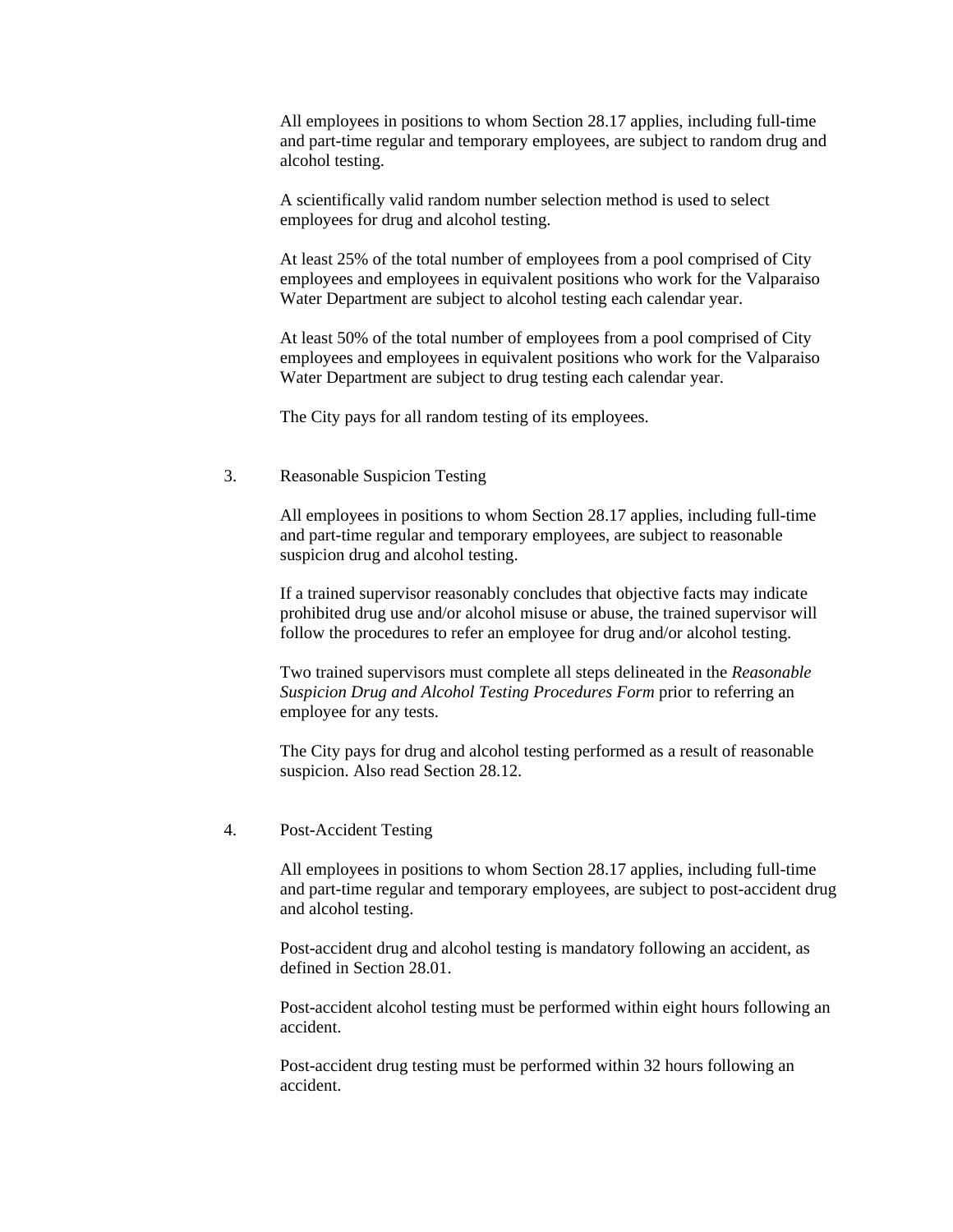The City pays for post-accident drug and alcohol testing. Also read Section 28.12.

# 5. Return-To-Duty Testing

Before an employee to whom Section 28.17 applies is allowed to return to duty following a positive drug or alcohol test result, that employee must first be evaluated by a SAP and, if not discharged, pass a return-to-duty test for drugs, if the drug test was positive and/or for alcohol, if the alcohol test was positive.

Employees pay for return-to-duty drug and alcohol testing.

6. Follow-Up Testing

Once an employee who tested positive for drugs and/or alcohol is allowed to return to duty, the employee is subject to unannounced follow-up testing for at least 12 months, but not more than 60 months.

A minimum of six drug tests, if that is the test for which the employee tested positive, or alcohol tests, if that is the test for which the employee tested positive, will be performed during the first 12 months after the employee returns to duty.

Employees must pay for all follow-up drug and alcohol testing.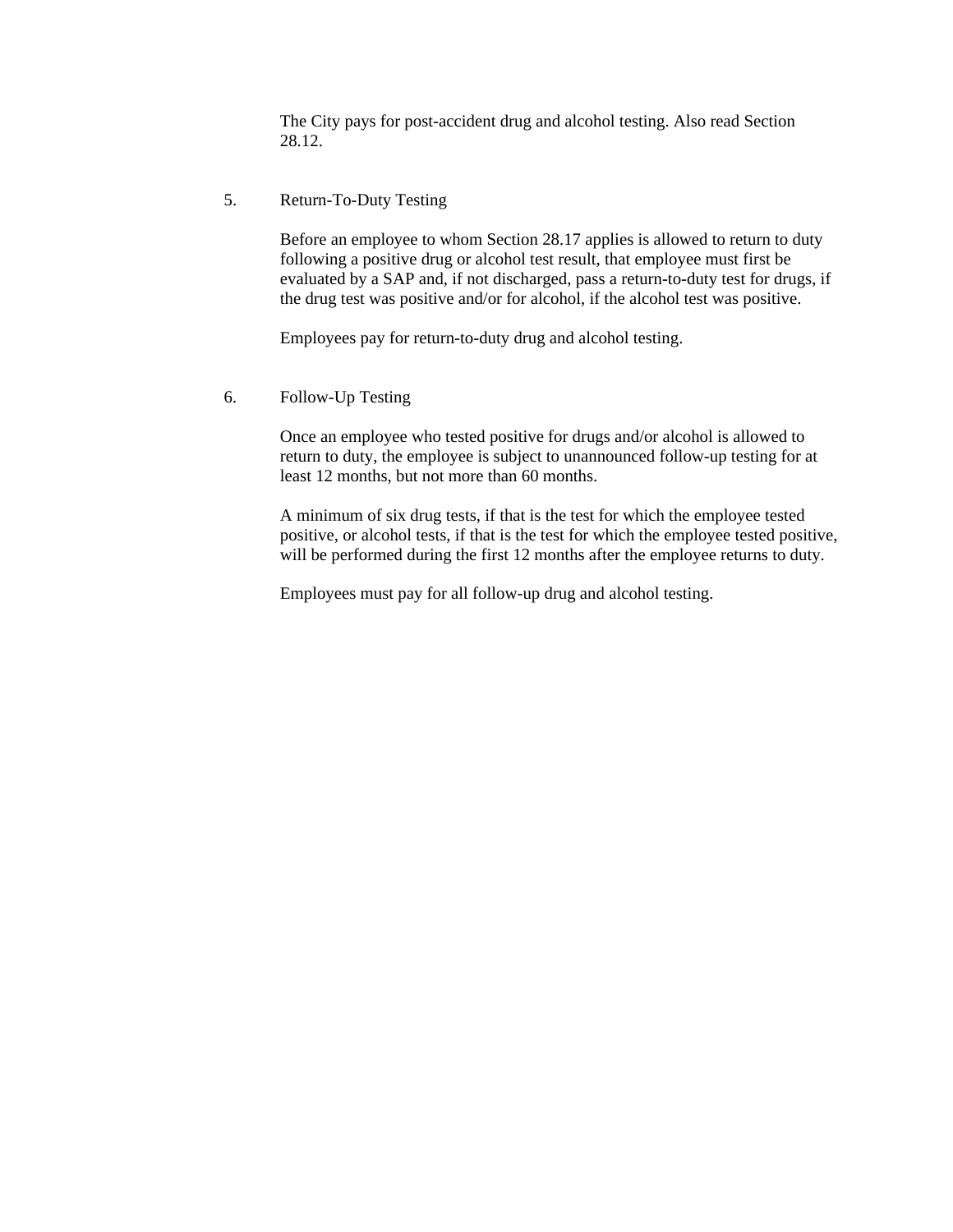28.18 *DRUG AND ALCOHOL TESTING OF EMPLOYEES IN THE FOLLOWING REGULAR AND TEMPORARY, FULL-TIME AND PART-TIME CIVILIAN POSITIONS NOT INCLUDED UNDER SECTION 28.16 OR 28.17: EMPLOYEES IN POSITIONS WHICH MAY REQUIRE ONE OR MORE OF THE FOLLOWING FROM THEM: TO DRIVE A CITY VEHICLE, BUT NOT IN ORDER TO PERFORM AN ESSENTIAL JOB FUNCTION; TO PERFORM A JOB FUNCTION WHICH HAS AN IMPACT, THOUGH NOT NECESSARILY SIGNIFICANT, ON PUBLIC HEALTH/SAFETY; TO SUPERVISE EMPLOYEES INCLUDED UNDER SECTION 28.16 OR 28.17*

Human Resources maintains a current list of employees in positions to which Section 28.18 applies.

Employees And Circumstances For Which Drug And/Or Alcohol Tests Are Conducted

1. Post-Offer Pre-Employment Drug Test

All potential new hires to whom Section 28.18 applies, including full-time and part-time regular and temporary employees, are given a drug test.

Individuals, including full-time and part-time regular and temporary employees, moving from other positions within the City into positions to which Section 28.18 applies are given a drug test, only if the position from which the employee is moving did not require post-offer pre-employment drug testing.

**NOTE:** Post-offer pre-employment drug testing is done for illegal drugs only.

A new hire who refuses to take or fails to pass a post-offer pre-employment drug test will have the job offer rescinded.

An employee moving into a position to whom Section 28.18 applies from another position with the City (when a post-offer pre-employment drug test is required) who refuses or fails to take the drug test will be discharged.

An employee moving into a position to whom Section 28.18 applies from another position with the City (when a post-offer pre-employment drug test is required) who fails to pass a drug test is disqualified from moving into the new position. Furthermore, that employee must be evaluated by a SAP. Also read Section 28.13.

Post-offer pre-employment alcohol testing is not done.

The City pays for post-offer pre-employment drug testing.

1. Random Testing

All employees in positions to which Section 28.18 applies, including full-time and part-time regular and temporary employees, are subject to random drug and alcohol testing.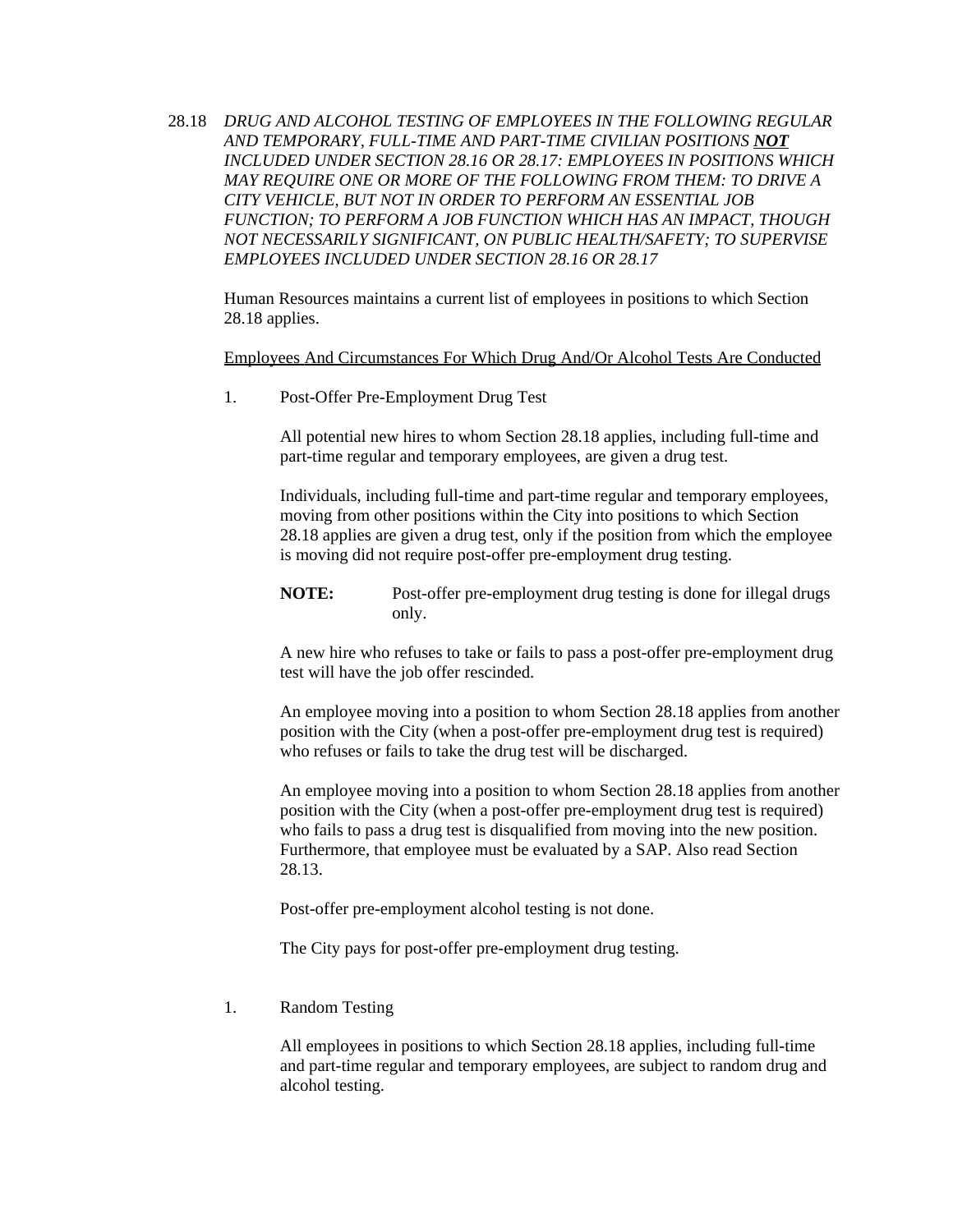A scientifically valid random number selection method is used to select employees for drug and alcohol testing.

At least 25% of the total number of employees from a pool comprised of City employees and employees in equivalent positions who work for the Valparaiso Water Department are subject to alcohol testing each calendar year.

At least 50% of the total number of employees from a pool comprised of City employees and employees in equivalent positions who work for the Valparaiso Water Department are subject to drug testing each calendar year.

The City pays for all random testing of its employees.

3. Reasonable Suspicion Testing

All employees in positions to whom Section 28.18 applies, including full-time and part-time regular and temporary employees, are subject to reasonable suspicion drug and alcohol testing.

If a trained supervisor reasonably concludes that objective facts may indicate prohibited drug use and/or alcohol misuse or abuse, the trained supervisor will follow the procedures to refer the employee for drug and/or alcohol testing.

Two trained supervisors must complete all steps delineated in the *Reasonable Suspicion Drug and Alcohol Testing Procedures Form* prior to referring an employee for any tests.

The City pays for drug and alcohol testing performed as a result of reasonable suspicion. Also read Section 28.12.

#### 4. Post-Accident Testing

All employees in positions to whom Section 28.18 applies, including full-time and part-time regular and temporary employees, are subject to post-accident drug and alcohol testing.

Post-accident drug and alcohol testing is mandatory following an accident, as defined in Section 28.01.

Post-accident alcohol testing must be performed within eight hours following an accident.

Post-accident drug testing must be performed within 32 hours following an accident.

The City pays for post-accident drug and alcohol testing. Also read Section 28.12.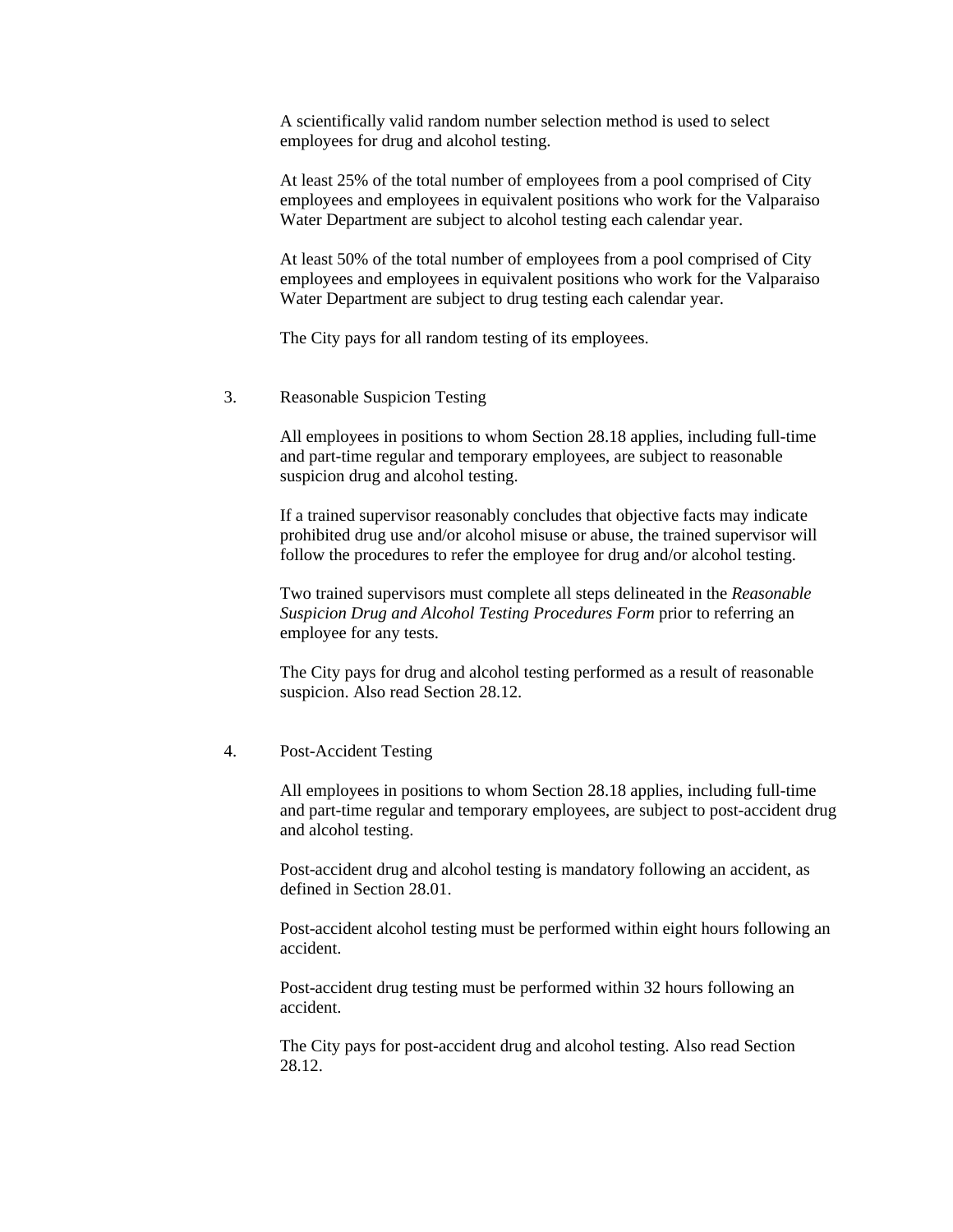5. Return-To-Duty Testing

Before an employee to whom Section 28.18 applies is allowed to return to duty following a positive drug or alcohol test result, that employee must first be evaluated by a SAP and, if not discharged, pass a return-to-duty test for drugs, if the drug test was positive and/or for alcohol, if the alcohol test was positive.

Employees pay for return-to-duty drug and alcohol testing.

6. Follow-Up Testing

Once an employee who tested positive for drugs and/or alcohol is allowed to return to duty, the employee is subject to unannounced follow-up testing for at least 12 months, but not more than 60 months.

A minimum of six drug tests, if that is the test for which the employee tested positive, or alcohol tests, if that is the test for which the employee tested positive, will be performed during the first 12 months after the employee returns to duty.

Employees must pay for all follow-up drug and alcohol testing.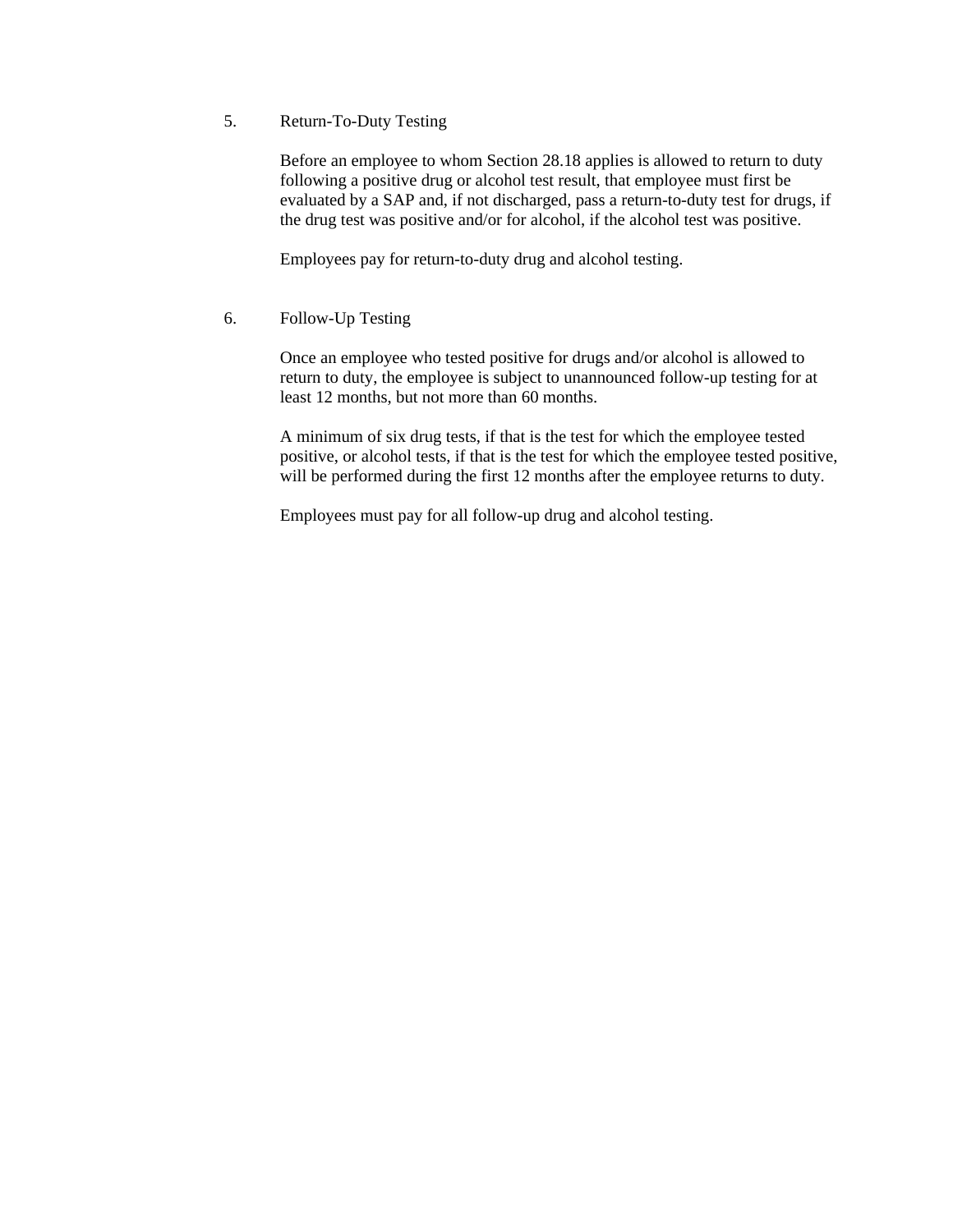# 28.19 *DRUG AND ALCOHOL TESTING OF EMPLOYEES IN REGULAR AND TEMPORARY, FULL-TIME AND PART-TIME CIVILIAN POSITIONS NOT INCLUDED UNDER SECTION 28.16, 28.17 OR 28.18*

Human Resources maintains a current list of employees in positions to which Section 28.19 applies.

Employees And Circumstances For Which Drug And/ Or Alcohol Tests Are Conducted

1. Post-Offer Pre-Employment Drug Test

Post-offer pre-employment drug testing is not done on any potential new hire or to an individual who moving into a position to which Section 28.19 applies.

2. Random testing

Random drug and alcohol testing is not done on any employee in a position to which Section 28.19 applies.

3. Reasonable Suspicion Testing

All employees in positions to which Section 28.19 applies are subject to reasonable suspicion drug and alcohol testing.

If a trained supervisor reasonably concludes that objective facts may indicate prohibited drug use and/or alcohol misuse or abuse, the trained supervisor will follow the procedures to refer the employee for drug and/or alcohol testing.

Two trained supervisors must complete all steps delineated in the *Reasonable Suspicion Drug and Alcohol Testing Procedures Form* prior to referring an employee for any tests.

The City pays for drug and alcohol testing performed as a result of reasonable suspicion. Also read Section 28.12.

4. Post-Accident Testing

All employees in positions to which Section 28.19 applies are subject to postaccident drug and alcohol testing.